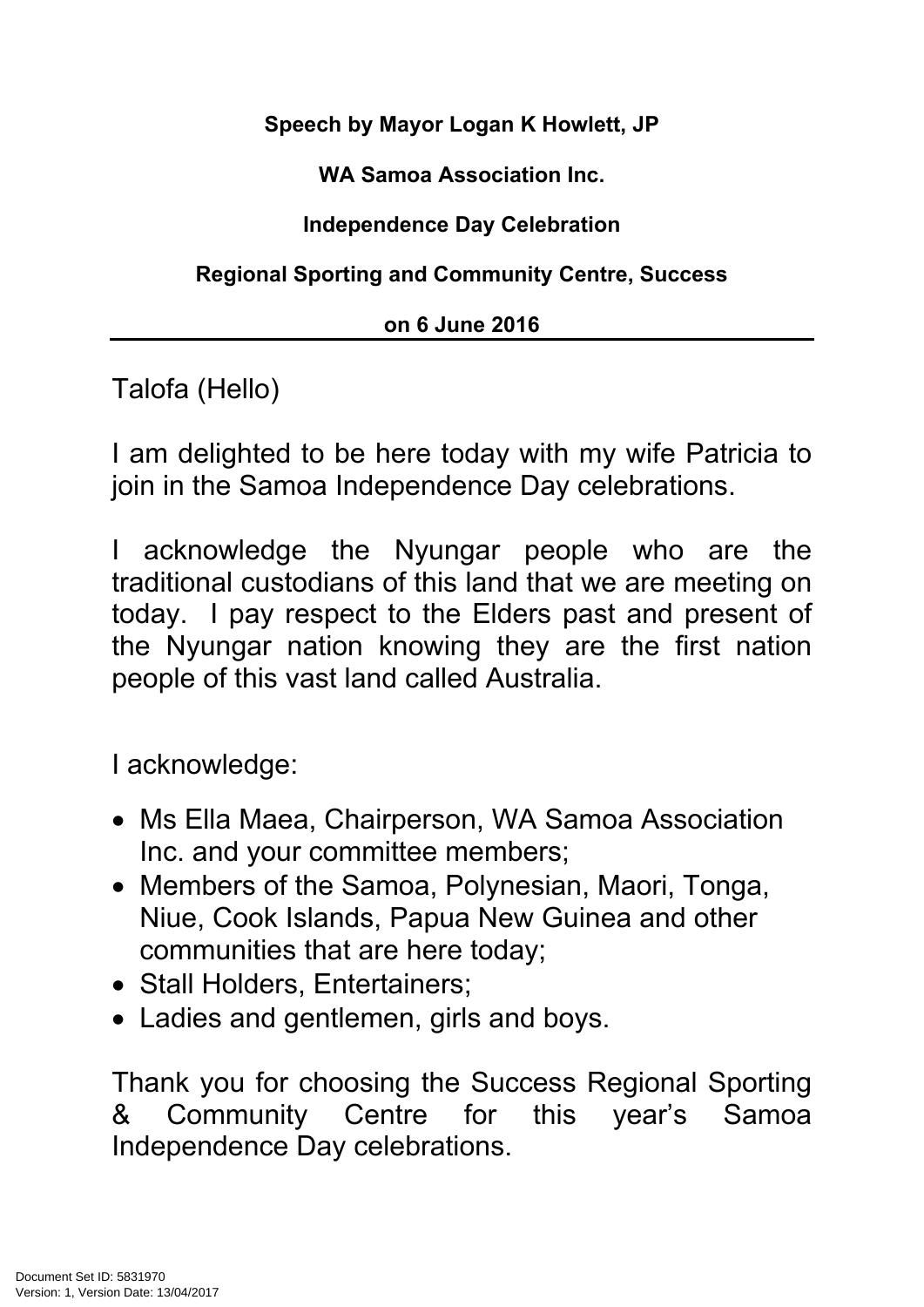The importance of observing important events that reflect on each and every one of us and our history, no matter where we are living at a given point in time ensures that as we go forward in life we always stop and reflect on the importance of where we have been.

Achieving independence for any nation is of crucial importance to its people and all that follow in their footsteps.

The promotion of your music, song, dance, island food, and importantly, your heritage, sends a clear message to those who know and understand the journey that you have been on, where it has led you and your dreams and aspirations for the future.

As a Pacific island nation we all know that there will be celebration in the capital Apia and around the world today reflecting the pride and enthusiasm of Samoans and other nearby island nations.

Australia has been blessed with the arrival of people on its shores from the four corners of the earth. As the most multi-cultural nation in the world we have the richness and diversity of culture that complements our Aboriginal and Torres Strait Islander Peoples history and culture that is progressively emerging on the world stage.

*According to the Lonely Planet Guide and I quote:*

*"Serene but spirited, wild yet well-manicured, hushed but birthed by volcanic explosions; stunning Samoa is a*